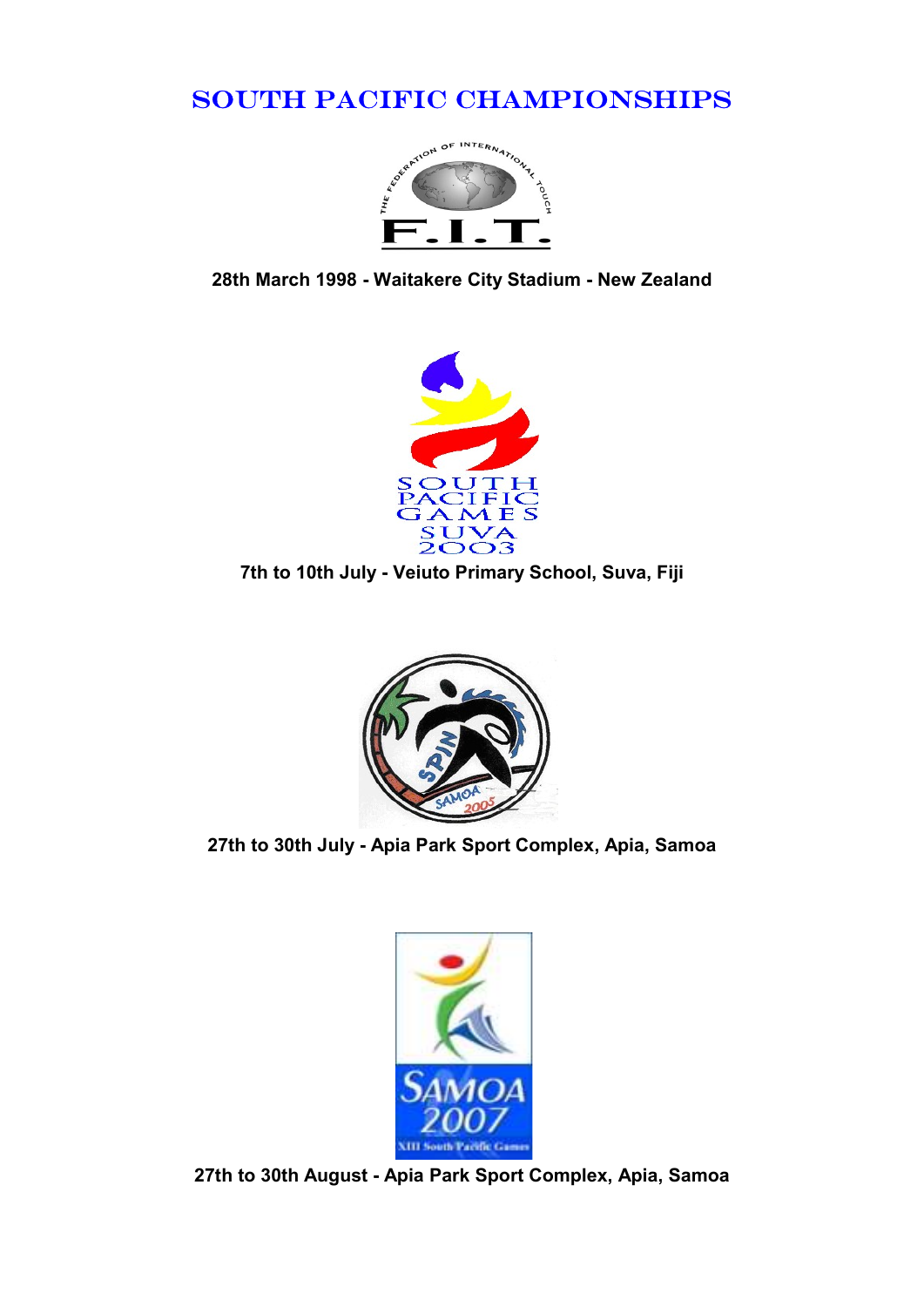

23rd to 25th September - CI Football Academy, Matavera, Cook Islands



## 3rd to 10th July - Bisini Grounds Port Morseby, Papua New Guinea



## Cary Thompson Touch Historian

Former FIT President Board member and Coaching Director

This document contains the complete list of games, history and statistics of teams competing in the South Pacific Touch Tournaments from 1998 up to and including 2015. These records are compiled from all games on the official records and they include round robin games, play off, semi finals and finals.

It shows the results, touchdown when recorded, and the participants who contributed to the making of this document. There will be incorrect spelling of names, errors and omission of some players and officials

To ensure the accuracy of the data could you please advise of any such errors, omissions or name changes etc. to :

Peter Shefford pete\_shefford@yahoo.com.au